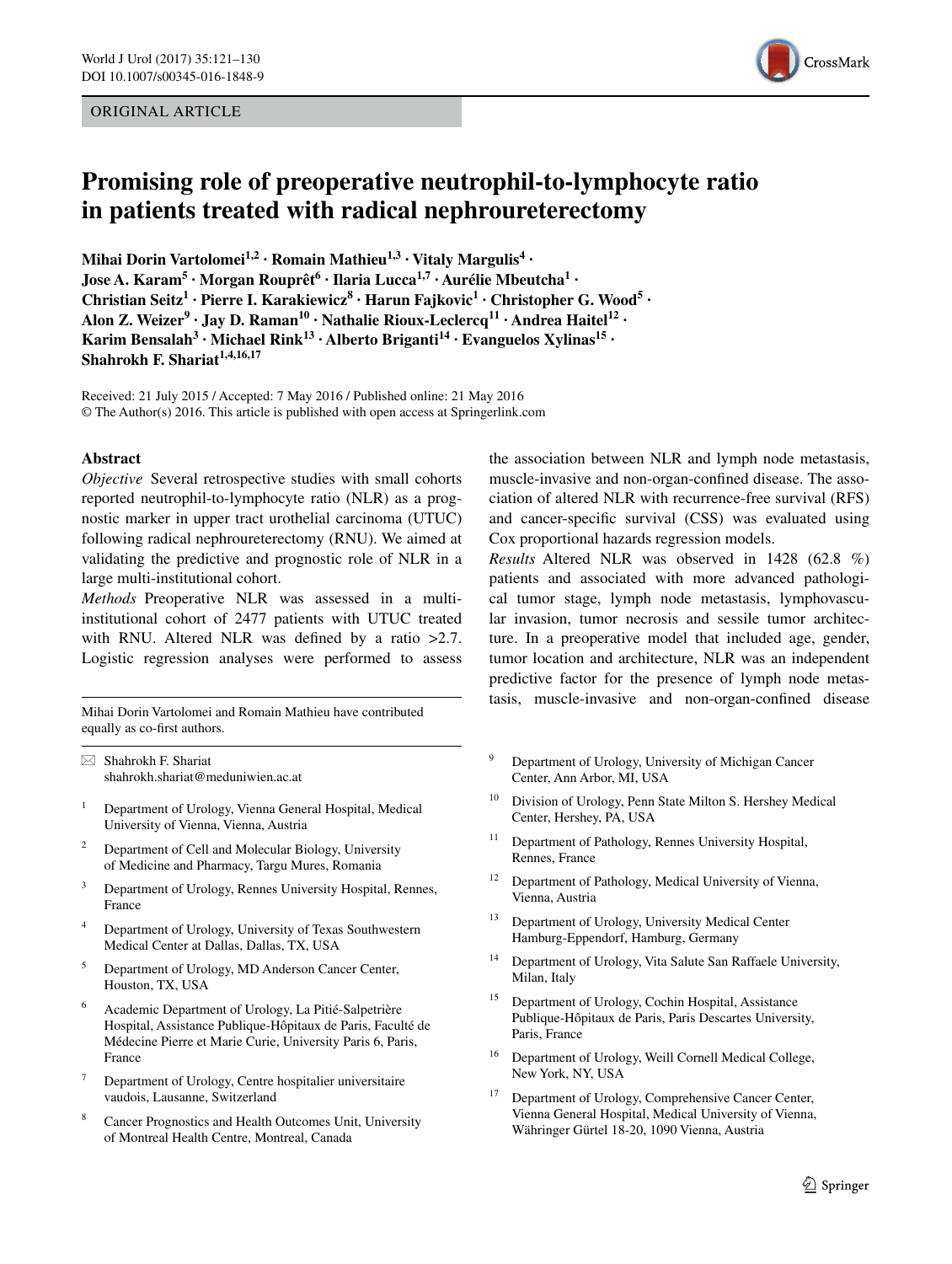$(p < 0.001)$ . Within a median follow-up of 40 months (IOR) 20–76 months), 548 (24.1 %) patients experienced disease recurrence and 453 patients (19.9 %) died from their cancer. Compared to patients with normal NLR, those with altered NLR had worse RFS  $(0.003)$  and CSS  $(p = 0.002)$ . In multivariable analyses that adjusted for the effects of standard clinicopathologic features, altered NLR did not retain an independent value. In the subgroup of patients treated with lymphadenectomy in addition to RNU, NLR was independently associated with CSS ( $p = 0.03$ ).

*Conclusion* In UTUC, preoperative NLR is associated with adverse clinicopathologic features and independently predicts features of biologically and clinically aggressive UTUC such as lymph node metastasis, muscle-invasive or non-organ-confined status. NLR may help better risk stratify patients with regard to lymphadenectomy and conservative therapy.

**Keywords** Neutrophil-to-lymphocyte ratio · Prognostic factor · Urothelium · Carcinoma · Recurrence · Death

#### **Introduction**

Upper tract urothelial carcinoma (UTUC) is a relatively rare disease with an annual incidence of 1–2 cases per 100,000 inhabitants [\[1](#page-8-0)]. Despite intense collaborative efforts to improve the knowledge of this disease, its management remains challenging [[2\]](#page-8-1). The preoperative staging is therefore a major concern in UTUC since current imaging has still limited accuracy. Current predictive models based on preoperative parameters propose risk stratification on low-risk and high-risk tumors. These models may guide physicians for treatment decision making regarding the completion of a kidney-sparing procedure or a radical nephroureterectomy (RNU) with or without lymphadenectomy. RNU is indeed the standard treatment for high-risk UTUC. However, up to 30 % of the patients will experience early tumor recurrence after radical treatment and 80 % of these patients will eventually die from their disease [\[3](#page-8-2), [4](#page-8-3)]. The prediction of oncologic outcomes is, therefore, another major concern in UTUC. The established prognostic models for UTUC mainly rely on definitive pathological features such as T stage, architecture, lymphovascular invasion, tumor location and concomitant in situ carcinoma [\[5](#page-8-4)]. However, these predictive and prognostic models need further optimization and further studies are needed to identify and validate new preoperative factors. Current efforts are focusing on biological and clinical biomarkers that capture the tumor behavior and reflect its intrinsic aggressiveness.

Markers of inflammatory response have been reported as potential biomarkers of tumor aggressiveness and worse outcome in several malignancies [[6\]](#page-8-5). Indeed, tumor cells interact with their microenvironment and enhance local inflammation by releasing different cytokines and interleukins [\[7](#page-8-6)]. Such inflammatory setting could favor tumor progression while modifying levels of routine blood parameters such as C-reactive protein (CRP), leukocytes and derivatives. Several studies reported neutrophil-to-lymphocyte ratio (NLR), that combines neutrophils and lymphocytes, as a predictive factor for the presence of lymph node metastasis or non-organ-confined (NOC) disease in vulva squamous cell carcinoma [[8\]](#page-8-7) and in bladder cancer [\[9](#page-8-8)], respectively. Other studies demonstrated its prognostic value in pancreatic cancer, colon cancer or breast cancer [\[10](#page-8-9)]. In urological neoplasms, its prognostic value has been also reported in bladder cancer [[11\]](#page-8-10) and renal cell carcinoma [[12\]](#page-8-11). In UTUC, evidence regarding its prognostic value is, however, limited to recent retrospective studies with relatively small cohorts  $[13–15]$  $[13–15]$  $[13–15]$ , and none is known about its ability to predict adverse pathological features.

The aim of the present study was to externally validate the predictive and prognostic significance of pretreatment NLR in a large multi-institutional cohort from the UTUC collaboration.

## **Patients and methods**

#### **Patient selection and data collection**

This study obtained an institutional review board approval in each institution, with all participating sites providing institutional data sharing agreements prior to the initiation of the study. 2477 patients treated with RNU for nondistant metastatic UTUC (Ta-T4N0-1M0) between March 1990 and May 2008 at institutions from the international UTUC collaboration were included. Patients with systemic diseases that could interfere with NLR at the time of RNU (such as leukemia, lymphoma, chronic inflammatory diseases, or autoimmune diseases), missing data or a follow-up  $\leq$ 3 months ( $n = 203$ ) were excluded. No patient received neoadjuvant chemotherapy.

#### **Study variables**

Pretreatment NLR was assessed within the 30 days prior to RNU and defined as altered if ratio >2.7. This cutoff was based on previously published results [[14\]](#page-8-14). Demographical, surgical, pathological, NLR (categorically coded according to cutoff) and outcomes data were collected and entered in a computerized database. Histology, tumor stage, grade, location, architecture, presence of lymphovascular invasion (LVI), tumor necrosis and carcinoma in situ (CIS) were confirmed by blinded re-review of the original pathology slides. The 2002 American Joint Committee on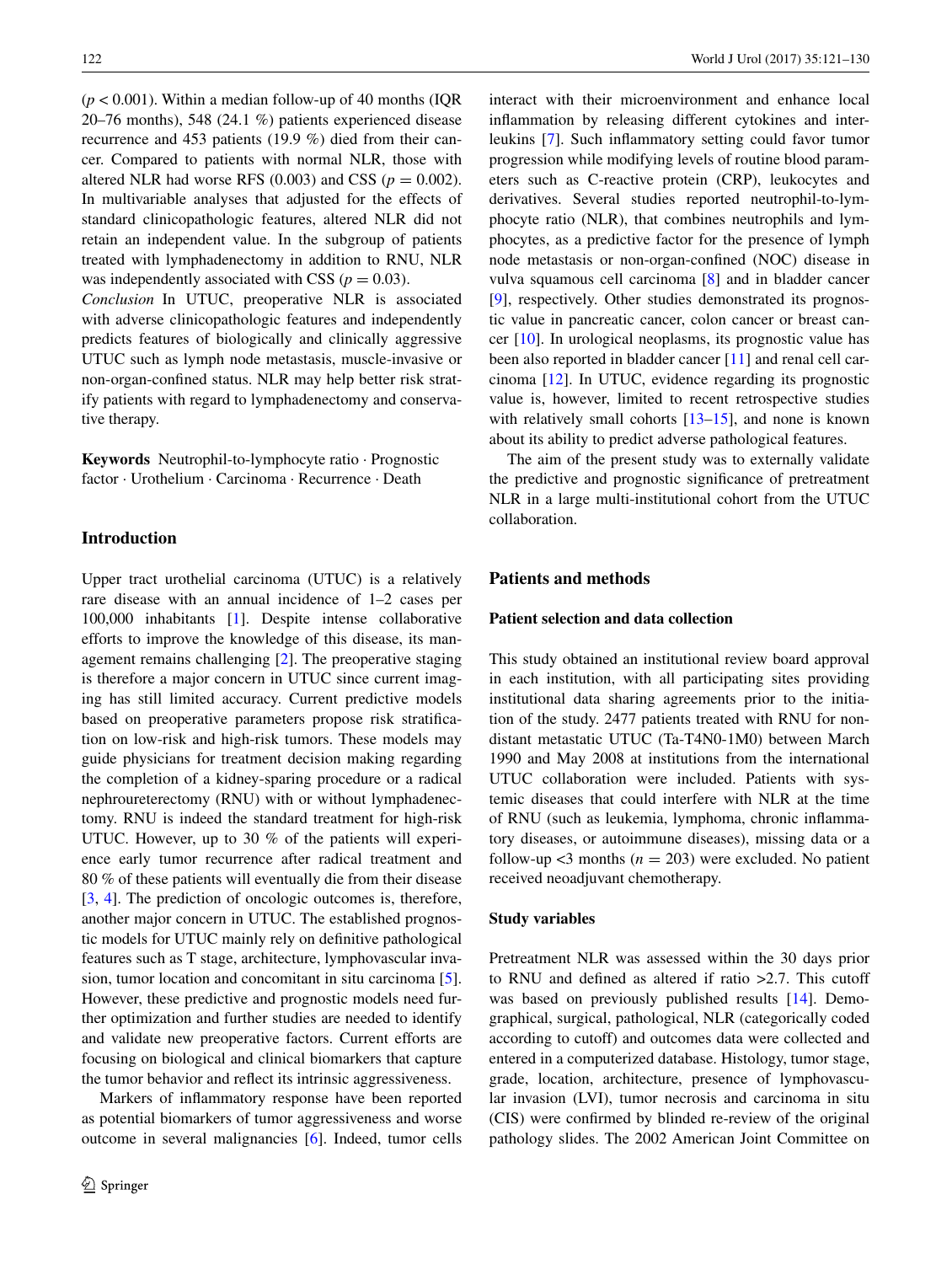Cancer—Union International Centre le Cancer (AJCC-UICC) Tumor–Node–Metastasis (TNM) classification and the 1998 WHO/International Society of Urologic Pathology (ISUP) consensus classification were used for pathologic staging and grading, respectively.

#### **Management and follow‑up**

All patients had a standard RNU with bladder cuff removal with curative intent. A regional lymphadenectomy and adjuvant chemotherapy were completed at the discretion of the urologist. Follow-up was done according to institutional protocols in agreement with local guidelines at the time. Generally, patients were seen postoperatively quarterly for the first year, semiannually in the second year, and annually thereafter. Follow-up visits consisted of a physical examination, serum chemistry evaluation, urinary cytology and endoscopic examination of the bladder. A chest radiography and diagnostic imaging of the contralateral upper urinary tract, with a computerized tomography urogram, an ultrasonography and/or an intravenous pyelography, were performed annually. Chest computerized tomography and bone scan were performed at the discretion of the physicians. Recurrence was defined as any local recurrence (in the retroperitoneum or renal fossa) or distant metastasis. Recurrences in the bladder or contralateral upper urinary tract were considered as second primaries. Outcomes were measured by time to disease recurrence or to cancer-specific death. Cause of death was determined by the treating physician, based on chart review corroborated by death certificates, or by death certificates alone [[16\]](#page-8-15).

#### **Statistical analysis**

Associations of NLR with categorical variables were assessed using Chi-square tests, while differences in continuous variables were analyzed using Kruskal–Wallis tests. Kaplan–Meier method was used to estimate recurrence-free survival (RFS) and cancer-specific survival (CSS); log-rank tests were applied for pair-wise comparison of survival. Muscle-invasive disease was defined as  $\geq pT2$  and/or N+ disease, while NOC as  $\geq pT3$  and/or N+ disease. Logistic regression analysis was performed to assess the association of NLR and other predictive factors with lymph node metastasis, muscle-invasive and NOC disease. Accuracy of the models was calculated using receiver operating characteristic (ROC) analysis. Univariable and multivariable Cox regression models addressed associations of RFS and CSS with potential prognostic factors. Subgroup analyses were done for patients with pTa-2 N0/Nx, pT1-3 N0/Nx, pT3/pT4 N0/Nx disease, high-grade tumors, positive and negative lymph node metastases or, treated with or without lymphadenectomy or adjuvant chemotherapy. All p values were two-sided, and statistical significance was defined as a *p* < 0.05. Statistical analyses were performed using Stata 11.0 statistical software (Stata Corp., College Station, TX, USA).

## **Results**

## **Descriptive characteristics and association with altered NLR**

Table [1](#page-3-0) summarizes clinicopathologic characteristics of the cohort. A regional lymphadenectomy was performed in 729 patients (32.1 %). Adjuvant chemotherapy was administered in 217 patients (9.5 %). Altered NLR was observed in 1428 patients (62.8 %) and was associated with more advanced pathological tumor stage (*p* < 0.001), LVI  $(p < 0.001)$ , tumor necrosis  $(p < 0.001)$ , sessile architecture  $(p < 0.001)$  and lymph node metastases  $(p < 0.001)$ (Table [1\)](#page-3-0).

#### **Association of NLR with high‑risk disease and lymph node metastasis**

In univariable analysis, NLR was a predictive factor for lymph node metastasis, muscle-invasive and NOC disease  $(p \le 0.001$ , each) (Table [2\)](#page-4-0). Similarly, kidney location and sessile architecture were independent predictors. In multivariable analysis that adjusted for the effects of age, gender, location and architecture, NLR retained an independent value for the prediction of all three pathologic features  $(p < 0.001$ , each). Addition of NLR improved by 2 points the accuracies of the models that predicted muscle-invasive and NOC disease (accuracy: 68 and 72 %, respectively) and 1 point the one dedicated to the prediction of the lymph node metastatic status (accuracy  $= 68\%$ ).

# **Association of NLR with cancer recurrence and cancer‑specific survival**

Within a median follow-up of 40 months (range 20–76 months), 548 patients (24.1 %) experienced disease recurrence and 453 patients (19.9 %) died from their cancer. Patients with altered NLR had worse RFS and CSS than those with normal NLR ( $p < 0.003$  and  $p = 0.002$ , respectively). 3-year RFS and CSS estimates were: 78 (CI 76.9–82.7 %) and 85.8 % (CI 83–88.2 %) for patients with normal NLR, and 74.5 (CI 72.0–76.9 %) and 81.1 % (CI 78.8–83.3 %) for patients with abnormal NLR, respectively (Fig. [1](#page-5-0)a, b).

Table [3](#page-6-0) shows the univariable and multivariable Cox proportional hazard regression analyses in the overall cohort. In univariable analysis, altered NLR was significantly associated with RFS and CSS ( $HR = 1.30$ ;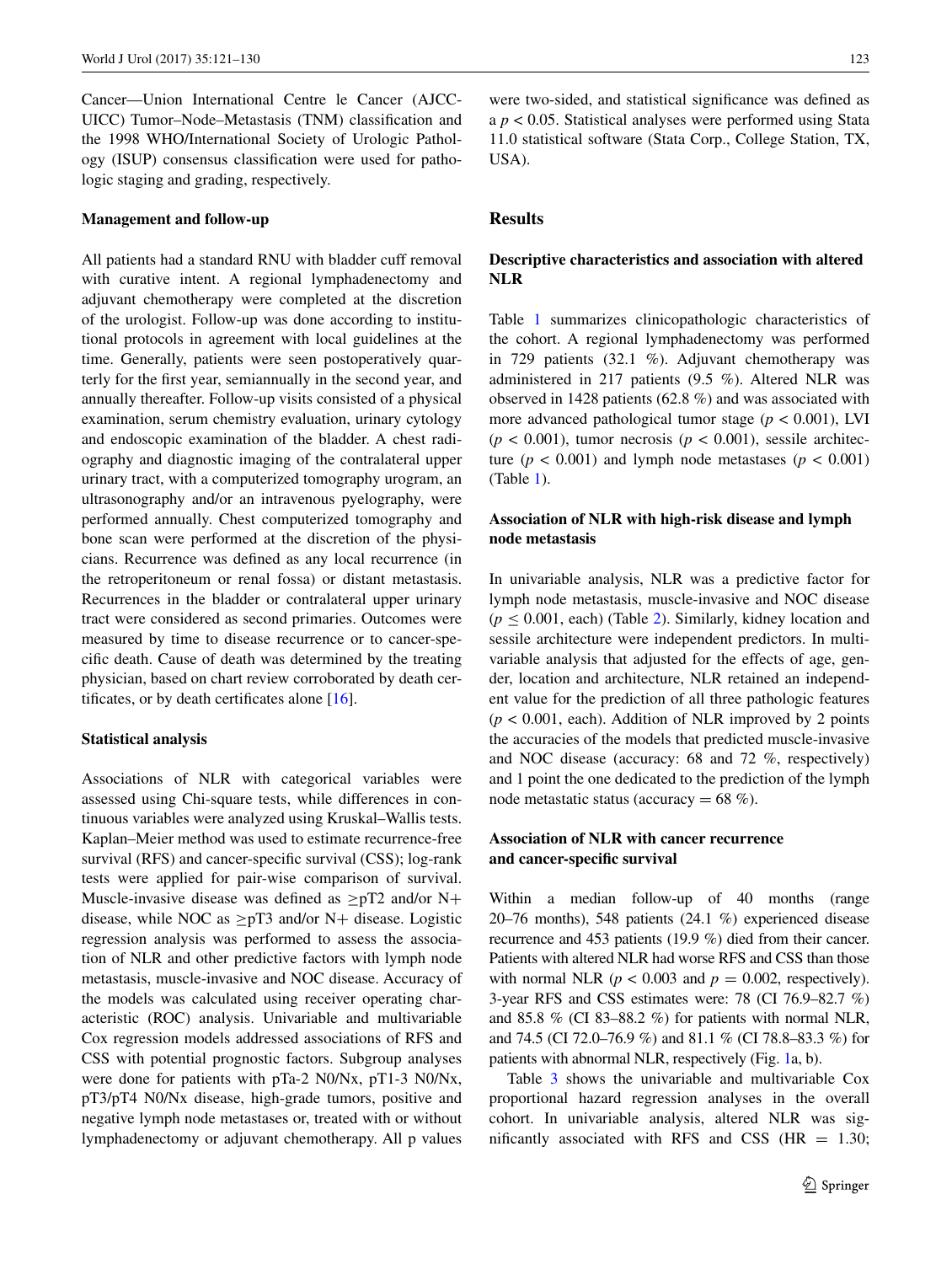<span id="page-3-0"></span>**Table 1** Association of neutrophil-to-lymphocyte ratio (NLR) and clinicopathologic characteristics in 2274 patients treated with radical nephroureterectomy for upper tract urothelial carcinoma

l.

|                                        | All patients | Normal NLR  | Altered NLR   | $\boldsymbol{p}$ |
|----------------------------------------|--------------|-------------|---------------|------------------|
| Total, $n(\%)$                         | 2274         | 846 (37.2)  | 1428 (62.8)   |                  |
| Age                                    |              |             |               | 0.66             |
| Median (IQR)                           | $69(61-76)$  | $69(61-76)$ | $70(62 - 76)$ |                  |
| Gender, $n \ (\%)$                     |              |             |               | 0.31             |
| Male                                   | 1527(67.1)   | 579 (68.1)  | 948 (66.4)    |                  |
| Female                                 | 747 (32.9)   | 267 (31.9)  | 480 (33.6)    |                  |
| Tumor stage, $n(\%)$                   |              |             |               | $0.001$          |
| pTa                                    | 497 (21.8)   | 199 (23.5)  | 298 (20.9)    |                  |
| pTis                                   | 48(2.2)      | 19(2.2)     | 29(2.3)       |                  |
| pT1                                    | 532 (23.4)   | 244 (28.8)  | 288 (20.0)    |                  |
| pT2                                    | 441 (19.4)   | 150 (17.8)  | 291 (20.3)    |                  |
| pT3                                    | 671(29.5)    | 217 (25.7)  | 454 (31.8)    |                  |
| pT4                                    | 85 (3.7)     | 17(2.0)     | 68 (4.7)      |                  |
| Grade, $n(\%)$                         |              |             |               | 0.22             |
| Low                                    | 367 (16.14)  | 147(17.3)   | 220 (15.4)    |                  |
| High                                   | 1907 (83.86) | 699 (82.7)  | 1208 (84.6)   |                  |
| Lymph node status, $n$ (%)             |              |             |               | 0.001            |
| pNx                                    | 1545 (68.0)  | 570 (67.4)  | 975 (68.2)    |                  |
| pN0                                    | 545 (23.9)   | 228 (27.0)  | 317 (22.2)    |                  |
| pN1                                    | 184(8.1)     | 48(5.6)     | 136(9.6)      |                  |
| Lymphovascular invasion, $n$ (%)       |              |             |               | < 0.001          |
| Yes                                    | 499 (21.9)   | 143 (16.9)  | 356 (24.9)    |                  |
| No                                     | 1775 (78.1)  | 703 (83.1)  | 1072 (75.1)   |                  |
| Concomitant carcinoma in situ, $n$ (%) |              |             |               | 0.17             |
| Yes                                    | 528 (23.2)   | 183 (21.6)  | 345 (24.1)    |                  |
| No                                     | 1746 (76.8)  | 663 (78.4)  | 1083 (75.9)   |                  |
| Multifocality, $n$ (%)                 |              |             |               | 0.16             |
| Yes                                    | 538 (23.7)   | 214 (25.3)  | 324 (22.7)    |                  |
| No                                     | 1736 (76.3)  | 632 (74.7)  | 1104 (77.3)   |                  |
| Necrosis, $n$ (%)                      |              |             |               | < 0.001          |
| Yes                                    | 516 (22.7)   | 129(15.2)   | 387 (27.1)    |                  |
| No                                     | 1758 (77.3)  | 717 (84.8)  | 1041 (72.9)   |                  |
| Architecture, $n$ (%)                  |              |             |               | 0.001            |
| Papillary                              | 1751 (77.0)  | 684 (80.9)  | 1067 (74.8)   |                  |
| Sessile                                | 523 (23.0)   | 162 (19.2)  | 361 (25.2)    |                  |
| Location                               |              |             |               | 0.67             |
| Kidney                                 | 1448 (63.7)  | 534 (63.1)  | 914 (64.0)    |                  |
| Ureter                                 | 826 (36.3)   | 312 (36.9)  | 514 (36.0)    |                  |

Statistically significant results are shown in bold

 $p = 0.003$  and HR = 1.36;  $p = 0.002$ , respectively); however, when adjusted for the effects of clinicopathologic features, NLR did not retain its statistical significance for both endpoints (HR = 1.05;  $p = 0.59$  and HR = 1.07;  $p = 0.48$ , respectively). Similar results were observed in all subgroup analyses performed according to T stage, grade, lymph node status or adjuvant chemotherapy (Table [4\)](#page-6-1).

# **Association of NLR with cancer recurrence and cancer‑specific survival after RNU with lymphadenectomy**

The median number of lymph nodes removed during lymphadenectomy was 5 (IQR 2–10). Among the patients treated with lymphadenectomy, 239 (32.8 %) experienced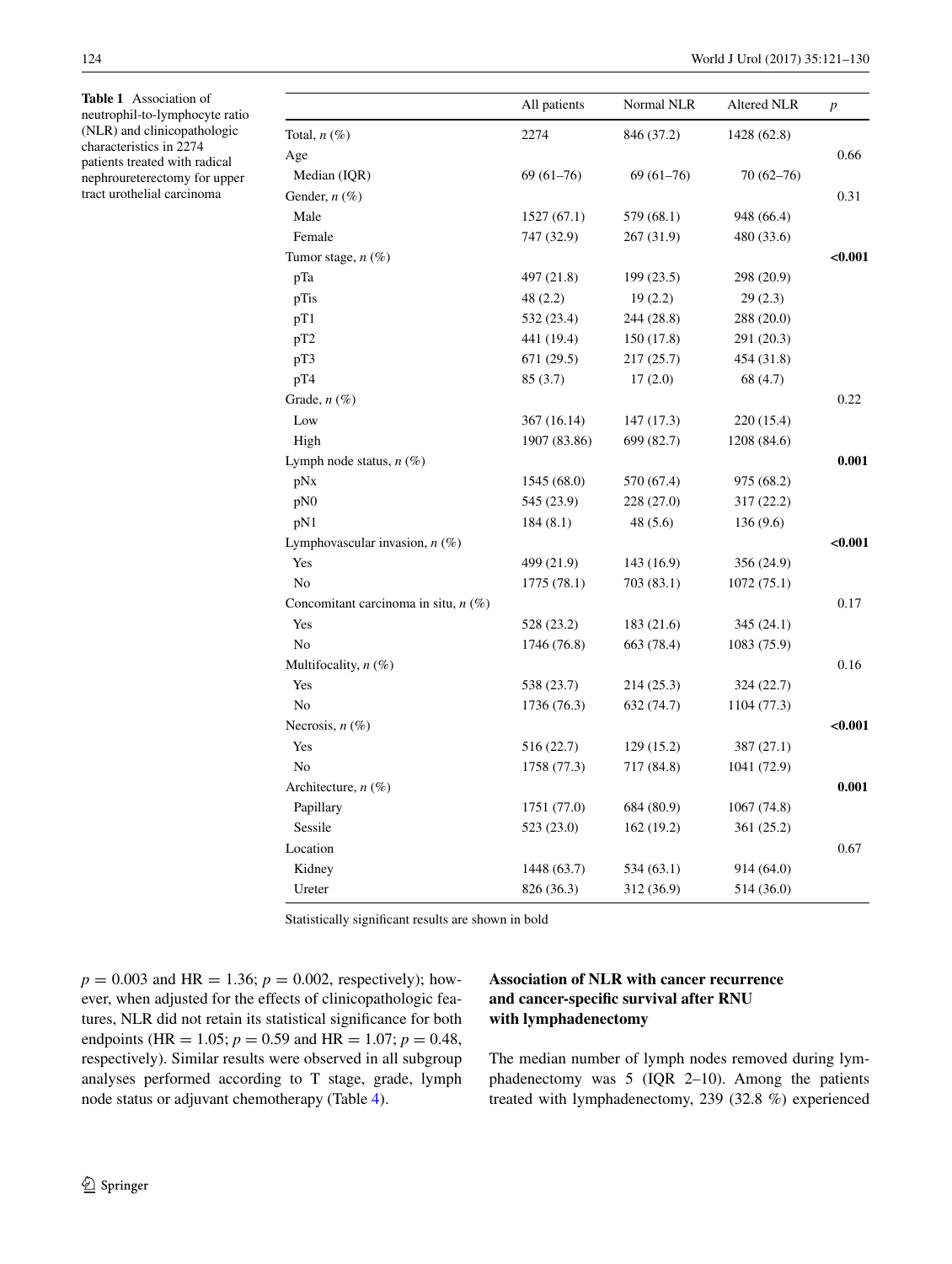| Preoperative prognostic |             | Lymph node metastasis              |                |        |               |       | $pT3-4$ or $N+$                                                                                   |       |               |       | $\geq$ T2 or N+ |      |                                                                                                                          |      |
|-------------------------|-------------|------------------------------------|----------------|--------|---------------|-------|---------------------------------------------------------------------------------------------------|-------|---------------|-------|-----------------|------|--------------------------------------------------------------------------------------------------------------------------|------|
| factors                 | Univariable |                                    |                |        | Multivariable |       | Univariable                                                                                       |       | Multivariable |       | Univariable     |      | Multivariable                                                                                                            |      |
|                         | HR CI       |                                    |                | ·<br>田 |               | HR CI |                                                                                                   | HR CI |               | HR CI |                 |      | HR CI                                                                                                                    |      |
| NLR                     |             | $1.74$ $1.24 - 2.46$ 0.001 1.2     |                |        |               |       |                                                                                                   |       |               |       |                 |      |                                                                                                                          |      |
| Age                     |             | 0.99 0.98-1.00                     | 0.50 0.99      |        |               |       | 0.97-1.00 0.26 1.00 0.99-1.01 0.08 1.00 0.99-1.01 0.33 1.00 0.99-1.01                             |       |               |       |                 |      | $0.17$ 1.00 0.99-1.01                                                                                                    | 0.68 |
| Location                |             | $0.59$ $0.42 - 0.83$               | $0.003$ 0.56   |        | $0.39 - 0.79$ |       | 0.001 0.62 0.51-7.47 <0.001 0.52 0.42-0.64 <0.001 0.89 0.75-1.06                                  |       |               |       |                 | 0.21 | $0.82$ $0.68 - 0.99$                                                                                                     | 0.05 |
| Gender                  |             | $1.01$ $0.73 - 1.39$ $0.92$ $0.96$ |                |        |               |       | $0.69 - 1.34$ $0.84$ $1.06$ $0.88 - 1.27$ $0.50$ $0.97$ $0.79 - 1.19$ $0.80$ $1.05$ $0.88 - 1.25$ |       |               |       |                 | 0.53 | $0.99$ $0.82 - 1.21$                                                                                                     | 0.99 |
| Architecture            |             | 3.40 2.50 - 4.62                   | $< 0.001$ 3.35 |        |               |       |                                                                                                   |       |               |       |                 |      | $2.52-4.72$ $-0.001$ 6.78 $5.47-8.40$ $-0.001$ 7.11 5.70-8.86 $-0.001$ 8.45 6.46-11.06 $-0.001$ 8.38 6.46-10.09 $-0.001$ |      |
| Accuracy without NLR    | 0.67        |                                    |                |        |               | 0.70  |                                                                                                   |       |               | 0.66  |                 |      |                                                                                                                          |      |
| Accuracy with NLR       | 0.68        |                                    |                |        |               | 0.72  |                                                                                                   |       |               | 0.68  |                 |      |                                                                                                                          |      |

<span id="page-4-0"></span>**Table 2**

Univariable and multivariable logistic regression preoperative model including neutrophil-to-lymphocyte ratio for predicting lymph node metastases, muscle-invasive disease and non-

HR hazard ratio, CI confidence interval, p p value, NLR neutrophil-to-lymphocyte ratio *HR* hazard ratio, *CI* confidence interval, *p p* value, *NLR* neutrophil-to-lymphocyte ratio

tumor recurrence and 192 (26.3 %) died from the disease. NLR was altered in 170 (71.1 %) and 141 (73.4 %) patients, respectively. On Kaplan–Mayer analysis, altered NLR was associated with both worse RFS and CSS ( $p < 0.001$ , each). 3-year RFS and CSS were 62.1 and 72.9 % in patients with altered NLR, compared to 73.9 and 84 % in patients with normal NLR (Fig. [1c](#page-5-0), d). NLR was associated with RFS (HR 1.63; IC 1.23–2.16, *p* < 0.001) and CSS (HR 1.79; IC 1.30–2.47,  $p < 0.001$ ) on univariable analyses. When adjusted for the effects of clinicopathologic features, NLR retained its statistical significant association with CSS (HR 1.43; IC 1.02–2.00, *p* = 0.03), but not with RFS (HR 1.29; IC  $0.96-1.73$ ,  $p = 0.08$ ) (Table [5\)](#page-7-0).

# **Discussion**

In the present study, we assessed the significance of preoperative NLR in a large multi-institutional cohort of patients with UTUC treated by RNU. We demonstrated that abnormal NLR was not only associated with adverse pathological features and worse oncologic outcomes, but also predicted the presence of lymph node metastases, muscle-invasive and NOC disease. Therefore, the potential of NLR could be in the preoperative clinical decision making regarding lymphadenectomy indication and extent, and patient coun seling regarding conservative therapy.

Using a ratio of 2.7, we observed that almost two-thirds of the patients had an altered preoperative NLR. Altered NLR was associated with features of biologically and clinically aggressive UTUC such as advanced tumor stage, LVI, tumor necrosis, sessile architecture and lymph node metas tases. These findings confirm the results reported in smaller cohorts [\[13](#page-8-12)-15]. The potential reasons for such associations remain hypothetical. NLR could reflect a balance between neutrophilia and lymphopenia that results from the relationship between the immune system and tumorigen esis. On the one hand, the secretion of granulocyte colonystimulating factor (G-CSF) by tumor cells may promote neutrophils production in bone marrow and recruitment of the neutrophils in the tumor environment. De Larco et al. [\[7](#page-8-6)] showed that these "tumor-associated neutrophils" could have a role in the tumor microenvironment and local angiogenesis. Neoangiogenesis could therefore promote tumor progression and migration of tumor cells. On the other hand, lymphopenia may be responsible for poor immune response against tumor and favor tumor aggressiveness and progression [[17\]](#page-8-16). Even if this association is of great inter est, it does not ensure the independent value of NLR to predict adverse pathological features at final pathology.

We demonstrated, therefore, the ability of NLR to independently predict lymph node metastasis, muscle-invasive and NOC disease in a preoperative model that included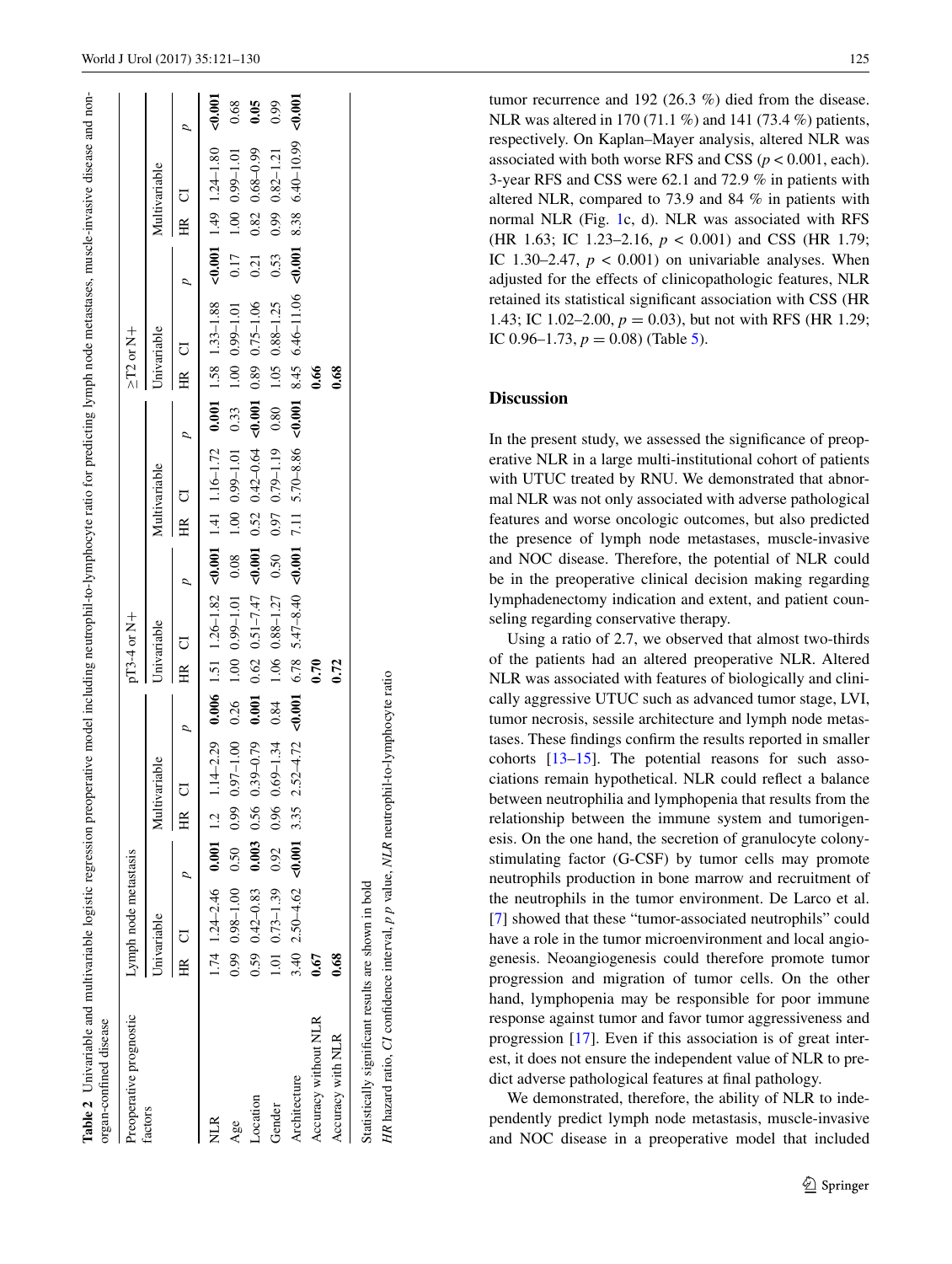

<span id="page-5-0"></span>**Fig. 1** Kaplan–Meier estimates of recurrence-free survival and cancer-specific survival stratified by NLR status in 2274 patients with UTUC treated with RNU alone (**a**, **b**, respectively), and 729 patients with UTUC treated with RNU and lymphadenectomy (**c**, **d**, respec-

patient age, gender, tumor location and architecture. This preoperative model may help physicians identify patients who should be proposed a radical treatment with RNU or a lymphadenectomy during RNU [\[18](#page-8-17)]. Previous models have been proposed to identify such patients and adapt clinical decision making [\[19](#page-9-0)[–21](#page-9-1)]. Margulis et al. [\[19](#page-9-0)] developed a model to predict muscle-invasive disease using preoperative clinicopathologic features such as age, gender, tumor location, architecture and grade at biopsy. Another predictive model combined high grade, tumor location, local invasion and hydronephrosis on imaging and achieved 71 and 70 % accuracies for predicting muscle-invasive and NOC disease, respectively [\[20](#page-9-2)]. We constructed a model including NLR but did not consider, however, grade at biopsy and data from the preoperative imaging. Our model only relies on easy accessible factors and demonstrates accuracies of 68–72.5 % for the prediction of NOC, muscle-invasive or positive lymph node disease. Further improvement of these models may be obtained, however, by the combination of



tively). *RFS* recurrence-free survival, *CSS* cancer-specific survival, *CI* confidence interval, *NLR* neutrophil-to-lymphocyte ratio, *UTUC* upper tract urothelial carcinoma, *RNU* radical nephroureterectomy

NLR with other routinely available biomarkers as CRP [\[22](#page-9-3)].

We demonstrated NLR was associated with worse oncologic outcomes such as RFS and CSS. However, adjusted for standard pathologic prognostic factors in UTUC, NLR did not retain statistical significance. Most of the previous studies reported, however, independent predictive value for RFS [[15\]](#page-8-13), CSS [\[13](#page-8-12), [14\]](#page-8-14) and OS [[14\]](#page-8-14). The discrepancies between these studies and our findings could be explained by several reasons. First, initial studies defined the optimal cutoff for NLR as 2.7 [[14\]](#page-8-14) or 3 [[13\]](#page-8-12) based on the interpretations of iterative Cox or ROC analysis observed in the cohorts. Only one study externally validated the prognostic value of NLR using a predefined threshold of 3 [\[15](#page-8-13)]. To our knowledge, we are the first to propose an external validation with the 2.7 cutoff proposed by Dalpiaz et al. [\[14](#page-8-14)]. Second, the parameters used in multivariable analysis proposed in these studies varied widely. For example, Tanaka et al. only adjusted on age, N status, stage and LVI.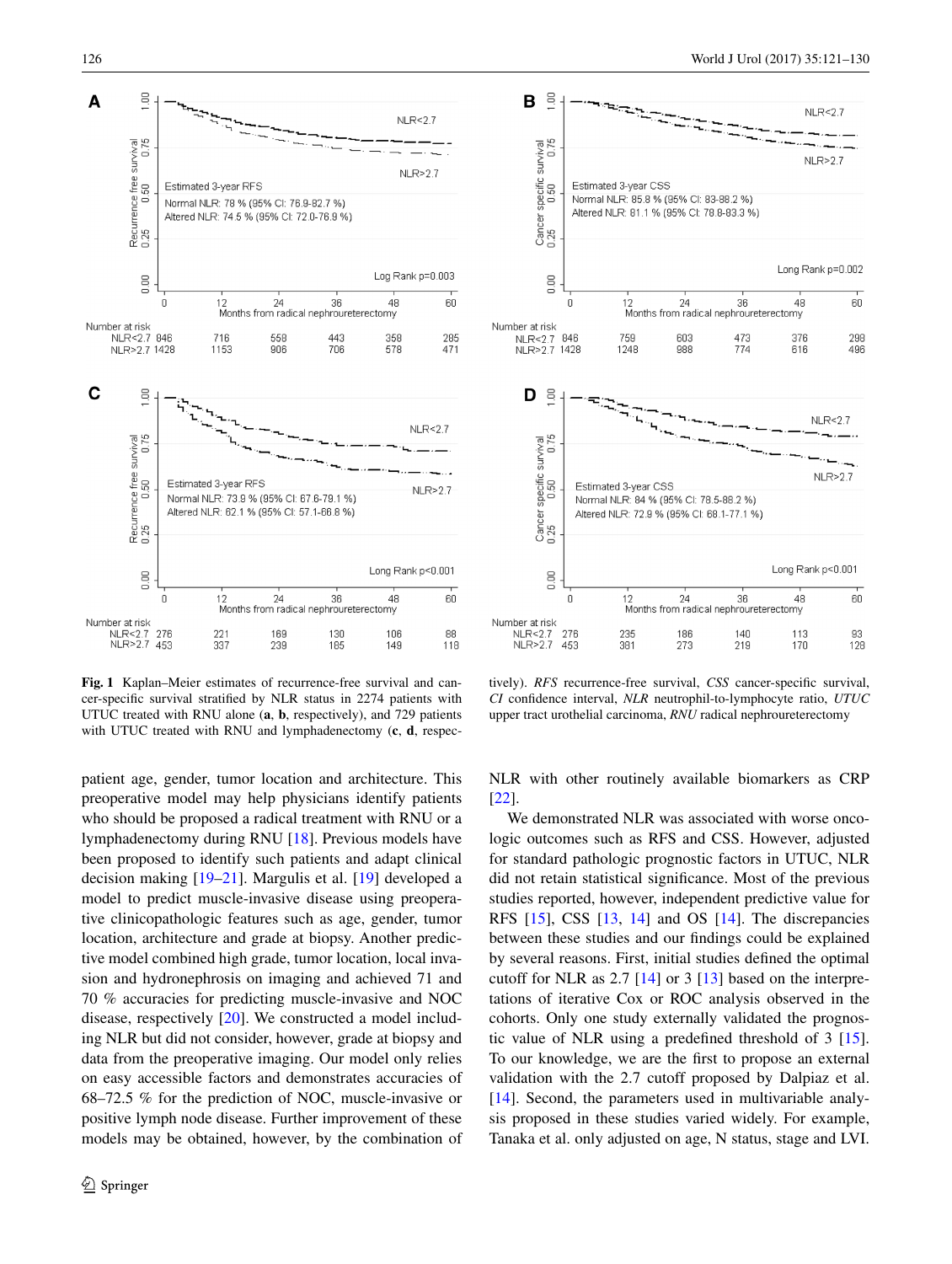<span id="page-6-0"></span>**Table 3** Univariable and multivariable Cox regression analyses predicting recurrence and cancer-specific mortality of 2274 patients treated with radical nephroureterectomy for upper tract urothelial carcinoma

|                                     |             | Recurrence-free survival |           |               |                | Cancer-specific survival |             |                |           |               |                        |           |
|-------------------------------------|-------------|--------------------------|-----------|---------------|----------------|--------------------------|-------------|----------------|-----------|---------------|------------------------|-----------|
|                                     | Univariable |                          |           | Multivariable |                |                          | Univariable |                |           | Multivariable |                        |           |
|                                     | <b>HR</b>   | 95 % CI                  | $p$ value | <b>HR</b>     | 95 % CI        | $p$ value                | <b>HR</b>   | 95 % CI        | $p$ value | <b>HR</b>     | 95 % CI                | $p$ value |
| Age                                 | 1.01        | $1.00 - 1.02$            | < 0.001   | 1.01          | $1.00 - 1.02$  | 0.001                    | 1.02        | $1.01 - 1.03$  | < 0.001   | 1.02          | $1.01 - 1.03$          | < 0.001   |
| Gender                              | 1.10        | $0.92 - 1.31$            | 0.27      | 1.01          | $0.84 - 1.21$  | 0.89                     | 1.06        | $0.87 - 1.29$  | 0.52      | 0.94          | $0.77 - 1.15$          | 0.58      |
| Stage                               |             |                          |           |               |                |                          |             |                |           |               |                        |           |
| Ta                                  | Ref.        |                          |           |               |                |                          |             |                |           |               |                        |           |
| <b>Tis</b>                          | 2.98        | $1.30 - 6.83$            | 0.01      | 1.61          | $0.94 - 7.25$  | 0.066                    | 3.58        | $1.44 - 8.88$  | 0.006     | 3.37          | $1.08 - 10.56$         | 0.03      |
| T1                                  | 2.16        | 1.38-3.37                | < 0.001   | 1.87          | $0.89 - 3.91$  | 0.095                    | 2.00        | $1.18 - 3.37$  | 0.009     | 1.66          | $0.70 - 3.92$          | 0.24      |
| T <sub>2</sub>                      | 5.01        | $3.30 - 7.59$            | < 0.001   | 3.84          | 1.86-7.92      | < 0.001                  | 5.54        | $3.45 - 8.91$  | < 0.001   | 4.11          | $1.79 - 9.45$          | < 0.001   |
| T <sub>3</sub>                      | 10.29       | 6.97-15.19               | < 0.001   | 6.96          | $3.40 - 14.21$ | < 0.001                  | 11.93       | $7.63 - 18.65$ | < 0.001   | 7.85          | $3.45 - 17.88 < 0.001$ |           |
| T <sub>4</sub>                      | 39.75       | 25.36-62.29              | < 0.001   | 19.94         | 9.26-42.96     | < 0.001                  | 46.14       | 27.74-76.75    | < 0.001   | 21.30         | $8.86 - 51.22 < 0.001$ |           |
| Grade                               | 6.17        | 3.94-9.64                | < 0.001   | 1.10          | $0.48 - 2.50$  | 0.81                     | 6.93        | $4.14 - 11.60$ | < 0.001   | 1.17          | $0.45 - 3.03$          | 0.73      |
| Lymphovascu-<br>lar invasion        | 3.13        | $2.64 - 3.71$            | < 0.001   | 1.24          | $1.02 - 1.52$  | 0.029                    | 3.39        | $2.81 - 4.09$  | < 0.001   | 1.35          | $1.08 - 1.67$          | 0.006     |
| Architecture                        | 3.30        | 2.78-3.91                | < 0.001   | 1.37          | $1.12 - 1.66$  | 0.002                    | 3.46        | $2.87 - 4.17$  | < 0.001   | 1.36          | $1.10 - 1.69$          | 0.004     |
| Carcinoma<br>in situ                | 1.67        | $1.39 - 2.00$            | < 0.001   | 1.23          | $1.01 - 1.50$  | 0.035                    | 1.57        | $1.28 - 1.92$  | < 0.001   | 1.08          | $0.87 - 1.35$          | 0.46      |
| Necrosis                            | 2.22        | $1.86 - 2.64$            | < 0.001   | 0.98          | $0.81 - 1.19$  | 0.90                     | 2.25        | $1.86 - 2.74$  | < 0.001   | 1.00          | $0.81 - 1.23$          | 0.98      |
| Multifocality                       | 1.31        | $1.08 - 1.58$            | 0.004     | 0.91          | $0.74 - 1.11$  | 0.36                     | 1.33        | $1.08 - 1.64$  | 0.006     | 0.95          | $0.76 - 1.70$          | 0.66      |
| Location                            | 1.11        | $0.94 - 1.32$            | 0.19      | 1.31          | $1.09 - 1.57$  | 0.003                    | 1.16        | $0.96 - 1.40$  | 0.11      | 1.39          | $1.14 - 1.70$          | < 0.001   |
| Lymph node<br>metastases<br>$N_{X}$ | Ref.        |                          |           |               |                |                          |             |                |           |               |                        |           |
| N <sub>0</sub>                      | 1.13        | $0.92 - 1.40$            | 0.22      | 0.91          | $0.73 - 1.12$  | 0.39                     | 0.99        | $0.77 - 1.26$  | 0.94      | 0.77          | $0.60 - 0.98$          | 0.04      |
| N <sub>1</sub>                      | 5.26        | $4.25 - 6.51$            | < 0.001   | 2.10          | $1.64 - 2.68$  | < 0.001                  | 5.24        | $4.16 - 6.59$  | < 0.001   | 1.96          | $1.51 - 2.56$          | < 0.001   |
| NLR                                 | 1.30        | $1.09 - 1.56$            | 0.003     | 1.05          | $0.87 - 1.26$  | 0.59                     | 1.36        | $1.11 - 1.66$  | 0.002     | 1.07          | $0.87 - 1.31$          | 0.48      |

*CI* confidence interval, *HR* hazard ratio, *NLR* neutrophil-to-lymphocyte ratio

<span id="page-6-1"></span>**Table 4** Univariable and multivariable Cox regression analyses for prediction of recurrence and cancer-specific mortality according NLR status in subgroups of patients treated with radical nephroureterectomy

| Patient subgroups |             | Recurrence-free survival |           |           |               | Cancer-specific survival |      |               |                |           |               |                |
|-------------------|-------------|--------------------------|-----------|-----------|---------------|--------------------------|------|---------------|----------------|-----------|---------------|----------------|
|                   | Univariable |                          |           |           | Multivariable |                          |      | Univariable   |                |           | Multivariable |                |
|                   | <b>HR</b>   | 95 % CI                  | $p$ value | <b>HR</b> | 95 % CI       | <i>p</i> value           | HR   | 95 % CI       | <i>p</i> value | <b>HR</b> | 95 % CI       | <i>p</i> value |
| pTa-4 high grade  | 1.28        | $1.07 - 1.54$            | 0.007     | 1.05      | $0.87 - 1.26$ | 0.65                     | 1.34 | $1.09 - 1.64$ | 0.005          | 1.06      | $0.87 - 1.31$ | 0.54           |
| $pTa-2 pN0/Nx$    | 0.98        | $0.74 - 1.31$            | 0.91      | 0.85      | $0.63 - 1.13$ | 0.27                     | 1.02 | $0.73 - 1.41$ | 0.92           | 0.86      | $0.62 - 1.20$ | 0.38           |
| $pT1-3 pN0/Nx$    | 1.07        | $0.87 - 1.33$            | 0.51      | 0.92      | $0.74 - 1.14$ | 0.43                     | 1.20 | $0.94 - 1.52$ | 0.14           | 1.01      | $0.79 - 1.29$ | 0.92           |
| pT3/pT4 N0/Nx     | 1.16        | $0.87 - 1.53$            | 0.31      | 1.12      | $0.84 - 1.49$ | 0.44                     | 1.26 | $0.92 - 1.72$ | 0.1            | 1.20      | $0.87 - 1.64$ | 0.27           |
| $pT2-4 pN0/Nx$    | 1.08        | $0.86 - 1.36$            | 0.51      | 1.01      | $0.80 - 1.28$ | 0.90                     | 1.11 | $0.86 - 1.43$ | 0.40           | 1.03      | $0.80 - 1.33$ | 0.82           |
| $pTa-4$ $pN0$     | 1.30        | $0.90 - 1.89$            | 0.16      | 1.17      | $0.79 - 1.74$ | 0.42                     | 1.69 | $1.07 - 2.67$ | 0.02           | 1.47      | $0.91 - 2.38$ | 0.1            |
| $pTa-4$ $pN1$     | 1.54        | $0.99 - 2.39$            | 0.05      | 1.30      | $0.81 - 2.09$ | 0.27                     | 1.39 | $0.88 - 2.19$ | 0.15           | 1.20      | $0.73 - 1.98$ | 0.46           |

*CI* confidence interval, *HR* hazard ratio

We performed a multivariable analysis using most of the clinicopathologic parameters published in the literature [\[3](#page-8-2), [23](#page-9-4), [24\]](#page-9-5). When we limited our multivariable analysis to the parameters used in established prognostic models [[3,](#page-8-2) [23](#page-9-4)[–25](#page-9-6)], NLR did not demonstrate independent prognostic value, however (data not shown). Third, populations were different regarding the clinicopathologic characteristics. Luo et al. [[13\]](#page-8-12) only included patients with pT stage <4 and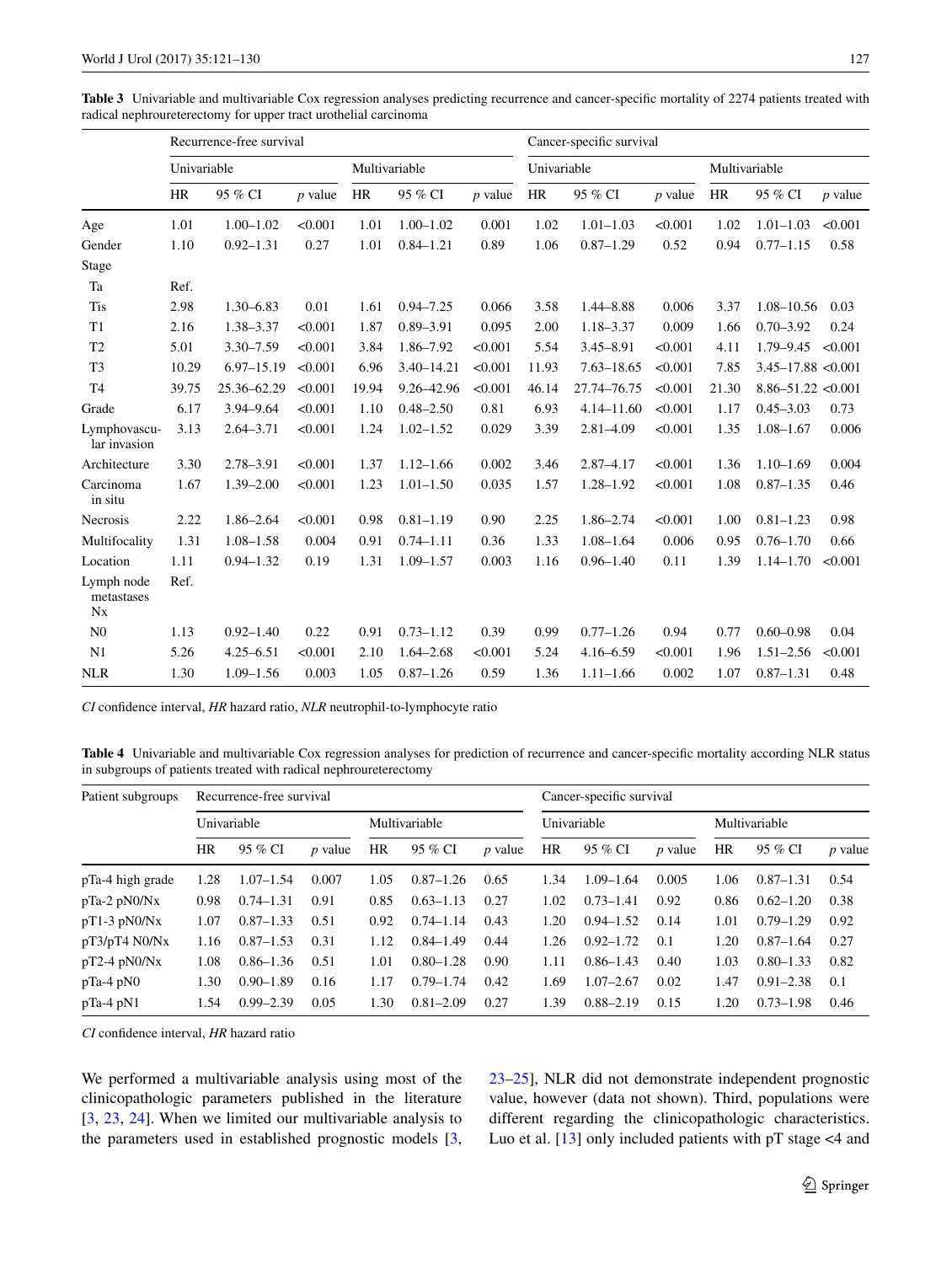|                            | Recurrence-free survival |                        |              |       |                |              |             | Cancer-specific survival |           |       |                |                |  |  |
|----------------------------|--------------------------|------------------------|--------------|-------|----------------|--------------|-------------|--------------------------|-----------|-------|----------------|----------------|--|--|
|                            | Univariable              |                        |              |       | Multivariable  |              | Univariable |                          |           |       | Multivariable  |                |  |  |
|                            | <b>HR</b>                | 95 % CI                | $p$ value HR |       | 95 % CI        | $p$ value HR |             | 95 % CI                  | $p$ value | HR    | 95 % CI        | <i>p</i> value |  |  |
| Age                        | 1.01                     | $1.00 - 1.02$          | 0.01         | 1.01  | $0.99 - 1.02$  | 0.06         | 1.02        | $1.00 - 1.03$            | < 0.001   | 1.02  | $1.00 - 1.03$  | 0.005          |  |  |
| Gender                     | 1.23                     | $0.95 - 1.60$          | 0.11         | 1.14  | $0.86 - 1.49$  | 0.34         | 1.06        | $0.79 - 1.43$            | 0.66      | 0.93  | $0.68 - 1.27$  | 0.67           |  |  |
| Stage                      |                          |                        |              |       |                |              |             |                          |           |       |                |                |  |  |
| Ta                         | Ref.                     |                        |              |       |                |              |             |                          |           |       |                |                |  |  |
| <b>Tis</b>                 | 1.06                     | $0.12 - 8.87$          | 0.95         | 1.47  | $0.13 - 16.43$ | 0.75         | 1.52        | $0.17 - 13.06$           | 0.70      | 3.81  | $0.23 - 61.67$ | 0.34           |  |  |
| T1                         | 2.34                     | $0.93 - 5.90$          | 0.07         | 2.76  | $0.63 - 11.98$ | 0.17         | 1.41        | $0.47 - 4.23$            | 0.53      | 2.63  | $0.33 - 20.90$ | 0.36           |  |  |
| T <sub>2</sub>             | 5.24                     | $2.23 - 12.31$         | < 0.001      | 5.37  | 1.28-22.42     | 0.02         | 4.34        | $1.69 - 11.13$           | 0.002     | 6.64  | $0.89 - 49.14$ | 0.06           |  |  |
| T <sub>3</sub>             | 10.22                    | $4.50 - 23.17$         | < 0.001      | 8.68  | $2.12 - 35.50$ | 0.003        | 10.03       | $4.09 - 24.61$           | < 0.001   | 12.34 | 1.70-84.46     | 0.01           |  |  |
| T <sub>4</sub>             | 32.13                    | 13.57-76.07            | < 0.001      | 19.95 | 4.66-85.29     | < 0.001      | 33.0        | 12.90-84.60              | < 0.001   | 25.92 | 3.45-194.75    | 0.002          |  |  |
| Grade                      | 6.76                     | $2.51 - 18.18 < 0.001$ |              | 0.73  | $0.13 - 4.04$  | 0.72         | 5.30        | $1.97 - 14.29$           | < 0.001   | 0.36  | $0.04 - 3.26$  | 0.36           |  |  |
| Lymphovascular<br>invasion | 2.45                     | $1.90 - 3.16 < 0.001$  |              | 0.88  | $0.66 - 1.18$  | 0.42         | 2.92        | $2.19 - 3.88$            | < 0.001   | 1.05  | $0.76 - 1.45$  | 0.74           |  |  |
| Architecture               | 3.05                     | $2.36 - 3.94$          | < 0.001      | 1.48  | $1.10 - 2.00$  | 0.009        | 3.39        | $2.55 - 4.52$            | < 0.001   | 1.58  | $1.13 - 2.20$  | 0.007          |  |  |
| Carcinoma in situ          | 1.38                     | $1.06 - 1.79$          | 0.01         | 1.17  | $0.88 - 1.56$  | 0.26         | 1.31        | $0.97 - 1.77$            | 0.07      | 0.94  | $0.68 - 1.31$  | 0.74           |  |  |
| <b>Necrosis</b>            | 1.97                     | $1.52 - 2.54$          | < 0.001      | 1.02  | $0.77 - 1.35$  | 0.85         | 1.97        | $1.48 - 2.62$            | < 0.001   | 1.02  | $0.75 - 1.39$  | 0.86           |  |  |
| Multifocality              | 1.12                     | $0.84 - 1.48$          | 0.42         | 0.82  | $0.60 - 1.11$  | 0.20         | 1.32        | $0.97 - 1.80$            | 0.07      | 0.99  | $0.71 - 1.39$  | 0.98           |  |  |
| Location                   | 0.97                     | $0.74 - 1.27$          | 0.87         | 1.23  | $0.93 - 1.64$  | 0.13         | 1.02        | $0.76 - 1.37$            | 0.87      | 1.31  | $0.95 - 1.79$  | 0.09           |  |  |
| Lymph node metastases      | 4.61                     | $3.57 - 5.96$          | < 0.001      | 2.62  | $1.95 - 3.52$  | < 0.001      | 5.23        | $3.93 - 6.97$            | < 0.001   | 2.75  | 1.98-3.83      | < 0.001        |  |  |
| <b>NLR</b>                 | 1.63                     | $1.23 - 2.16 < 0.001$  |              | 1.29  | $0.96 - 1.73$  | 0.08         | 1.79        | $1.30 - 2.47$            | < 0.001   | 1.43  | $1.02 - 2.00$  | 0.03           |  |  |

<span id="page-7-0"></span>**Table 5** Univariable and multivariable Cox regression analyses predicting the recurrence and cancer-specific mortality of 729 patients treated with radical nephroureterectomy and lymphadenectomy for upper tract urothelial carcinoma

Statistically significant results are shown in bold

*CI* confidence interval, *HR* hazard ratio, *NLR* neutrophil-to-lymphocyte ratio

without lymph node metastases. Conversely, half cohort of Tanaka et al. [\[15](#page-8-13)] had locally advanced disease. However, none of the subgroup analyses we performed with advanced disease or localized disease demonstrated independent prognostic value for NLR.

We demonstrated, however, that NLR would be an independent prognostic factor regarding CSS in patients who were treated with lymphadenectomy. In previous studies, status of lymphadenectomy was not routinely performed [[13](#page-8-12)[–15\]](#page-8-13). Staging benefit of lymphadenectomy in UTUC is noteworthy [\[26\]](#page-9-7). Xylinas et al. [\[27](#page-9-8)] showed, therefore, that all patients treated with RNU for UTUC should receive LND to ensure accurate nodal staging. In the future, metastatic patients may also receive immune checkpoint inhibitors such as anti-PDL1. Preliminary results in bladder cancer suggest that circulating inflammatory markers may predict response to immune checkpoint inhibitors [[28](#page-9-9)]. Therefore, NLR could be of great value in the identification of patients with metastatic status that may benefit from immune checkpoint inhibitors.

Although this is the largest study that investigated the predictive and prognostic value of pretreatment NLR with outcomes after RNU, our study has some limitations that should be considered. First, its retrospective and multicentric status may be responsible for variations in laboratory, pathological and surgical workup that could confound the results. In the present study, NLR was determined preoperatively with a predefined cutoff and analyzed as a categorical variable. We did not complete these investigations with exact levels of NLR as neutrophils and lymphocytes counts were measured with different assays. Continuously coded NLR or different thresholds may have provided different conclusions. Assessment of NLR at different points in time may also have excluded confounders, such as occult infectious diseases without any symptoms preoperative, autoimmune diseases responsible for temporally changes. Finally, we only investigated NLR. A growing evidence suggests that derivatives of NLR or its combination with other preoperative markers of systemic inflammation may be helpful in the prediction of oncologic outcomes in UTUC and warrants further investigations [\[29–](#page-9-10)[31\]](#page-9-11).

#### **Conclusion**

In UTUC, NLR is associated with adverse clinicopathologic features and worse oncologic outcomes. However,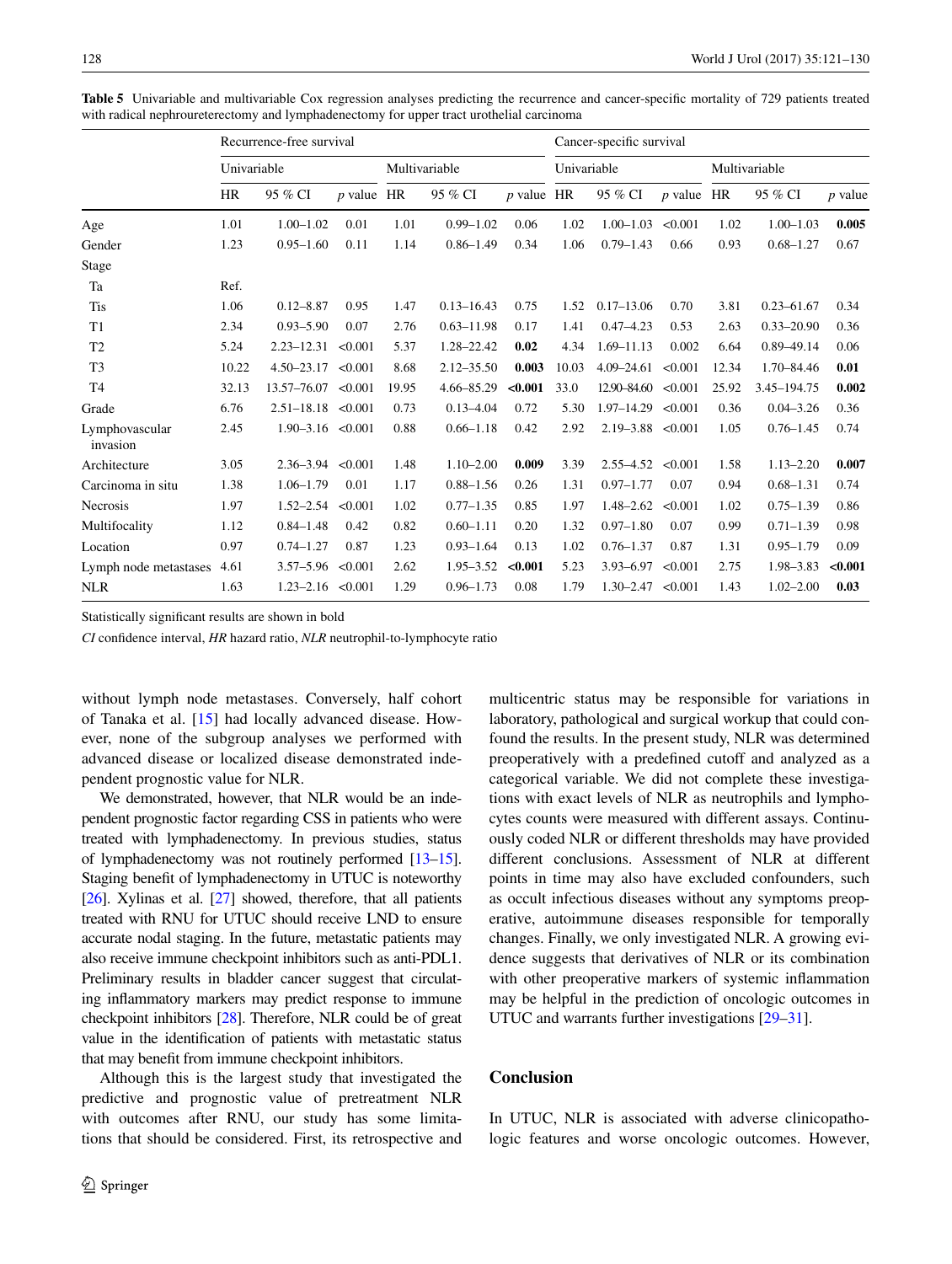its prognostic role may be limited to patients treated with lymphadenectomy. Conversely, all patients could benefit in the preoperative setting from its ability to independently predict lymph node metastasis, muscle-invasive and NOC disease. NLR may be therefore a useful biomarker in clinical decision making regarding a radical treatment and the completion and extent of a lymphadenectomy.

**Acknowledgments** Open access funding provided by Medical University of Vienna. R. M. is supported by the Scholarship Foundation of the Republic of Austria—OeAD and by the EUSP Scholarship—European Association of Urology. M. D. V is supported by the Sectoral Operational Programme Human Resources Development (SOP HRD), financed from the European Social Fund and by the Romanian Government under the contract number POSDRU/159/1.5/S/133377 and University of Medicine and Pharmacy, Targu Mures Romania contract number 17800/2015.

**Authors' contribution** Mihai Dorin Vartolomei, Romain Mathieu, Vitaly Margulis, Shahrokh F. Shariat were involved in protocol/project development; Mihai Dorin Vartolomei, Romain Mathieu, Ilaria Lucca, Aurelie Mbeutcha, Tobias Klatte, Vitaly Margulis, Jose A.Karam, Morgan Rouprêt, Christian Seitz, Pierre I. Karakiewicz, Harun Fajkovic, Christopher G. Wood, Alon Z. Weizer, Jay D. Raman, Nathalie Rioux-Leclercq, Andrea Haitel, Karim Bensalah, Michael Rink, Albetro Briganti, Shahrokh F. Shariat collected or managed data; Mihai Dorin Vartolomei, Romain Mathieu, Tobias Klatte, Vitaly Margulis, Jose A.Karam, Morgan Rouprêt, Christian Seitz, Pierre I. Karakiewicz, Harun Fajkovic, Christopher G. Wood, Alon Z. Weizer, Jay D. Raman, Nathalie Rioux-Leclercq, Andrea Haitel, Karim Bensalah, Michael Rink, Alberto Briganti, Evanguelos Xylinas, Shahrokh F. Shariat analyzed data; Mihai Dorin Vartolomei, Romain Mathieu, Ilaria Lucca, Aurelie Mbeutcha, Tobias Klatte, Vitaly Margulis, Jose A.Karam, Morgan Rouprêt, Christian Seitz, Pierre I. Karakiewicz, Harun Fajkovic, Christopher G. Wood, Alon Z. Weizer, Jay D. Raman, Nathalie Rioux-Leclercq, Andrea Haitel, Karim Bensalah, Michael Rink, Alberto Briganti, Evanguelos Xylinas, Shahrokh F. Shariat were involved in manuscript writing/editing.

#### **Compliance with ethical standards**

**Conflict of interest** The authors declare that they have no conflict of interest.

**Ethical standards** This study has been approved by the appropriate ethics committee.

**Open Access** This article is distributed under the terms of the Creative Commons Attribution 4.0 International License ([http://crea](http://creativecommons.org/licenses/by/4.0/)[tivecommons.org/licenses/by/4.0/](http://creativecommons.org/licenses/by/4.0/)), which permits unrestricted use, distribution, and reproduction in any medium, provided you give appropriate credit to the original author(s) and the source, provide a link to the Creative Commons license, and indicate if changes were made.

# **References**

- <span id="page-8-0"></span>1. Siegel RL, Miller KD, Jemal A (2015) Cancer statistics, 2015. CA Cancer J Clin 65(1):5–29
- <span id="page-8-1"></span>2. Mathieu R, Bensalah K, Lucca I, Mbeutcha A, Rouprêt M, Shariat SF (2015) Upper urinary tract disease: what we know today and unmet needs. Transl Androl Urol 4(3):261–272
- <span id="page-8-2"></span>3. Cha EK, Shariat SF, Kormaksson M, Novara G, Chromecki TF, Scherr DS et al (2012) Predicting clinical outcomes after radical nephroureterectomy for upper tract urothelial carcinoma. Eur Urol 61(4):818–825
- <span id="page-8-3"></span>4. Rink M, Sjoberg D, Comploj E, Margulis V, Xylinas E, Lee RK et al (2012) Risk of cancer-specific mortality following recurrence after radical nephroureterectomy. Ann Surg Oncol 19(13):4337–4344
- <span id="page-8-4"></span>5. Xylinas E, Kluth L, Mangal S, Roupret M, Karakiewicz PI, Shariat SF (2013) Predictive tools for clinical decision-making and counseling of patients with upper tract urothelial carcinoma. World J Urol 31(1):31–36
- <span id="page-8-5"></span>6. Roxburgh CSD, McMillan DC (2010) Role of systemic inflammatory response in predicting survival in patients with primary operable cancer. Fut Oncol Lond Engl 6(1):149–163
- <span id="page-8-6"></span>7. De Larco JE, Wuertz BRK, Furcht LT (2004) The potential role of neutrophils in promoting the metastatic phenotype of tumors releasing interleukin-8. Clin Cancer Res Off J Am Assoc Cancer Res 10(15):4895–4900
- <span id="page-8-7"></span>8. Ertas IE, Gungorduk K, Akman L, Ozdemir A, Terek MC, Ozsaran A et al (2013) Can preoperative neutrophil: lymphocyte and platelet: lymphocyte ratios be used as predictive markers for lymph node metastasis in squamous cell carcinoma of the vulva? Eur J Obstet Gynecol Reprod Biol 171(1):138–142
- <span id="page-8-8"></span>9. Potretzke A, Hillman L, Wong K, Shi F, Brower R, Mai S et al (2014) NLR is predictive of upstaging at the time of radical cystectomy for patients with urothelial carcinoma of the bladder. Urol Oncol 32(5):631–636
- <span id="page-8-9"></span>10. Templeton AJ, McNamara MG, Šeruga B, Vera-Badillo FE, Aneja P, Ocaña A et al (2014) Prognostic role of neutrophil-tolymphocyte ratio in solid tumors: a systematic review and metaanalysis. J Natl Cancer Inst 106(6):dju124
- <span id="page-8-10"></span>11. Lucca I, Jichlinski P, Shariat SF, Rouprêt M, Rieken M, Kluth LA et al (2015) The neutrophil-to-lymphocyte ratio as a prognostic factor for patients with urothelial carcinoma of the bladder following radical cystectomy: validation and meta-analysis. Eur Urol Focus [Internet]. [http://www.sciencedirect.com/science/](http://www.sciencedirect.com/science/article/pii/S2405456915000115) [article/pii/S2405456915000115](http://www.sciencedirect.com/science/article/pii/S2405456915000115)
- <span id="page-8-11"></span>12. de Martino M, Pantuck AJ, Hofbauer S, Waldert M, Shariat SF, Belldegrun AS et al (2013) Prognostic impact of preoperative neutrophil-to-lymphocyte ratio in localized nonclear cell renal cell carcinoma. J Urol 190(6):1999–2004
- <span id="page-8-12"></span>13. Luo H-L, Chen Y-T, Chuang Y-C, Cheng Y-T, Lee W-C, Kang C-H et al (2014) Subclassification of upper urinary tract urothelial carcinoma by the neutrophil-to-lymphocyte ratio (NLR) improves prediction of oncological outcome. BJU Int 113(5b):E144–E149
- <span id="page-8-14"></span>14. Dalpiaz O, Ehrlich GC, Mannweiler S, Hernández JMM, Gerger A, Stojakovic T et al (2014) Validation of pretreatment neutrophil–lymphocyte ratio as a prognostic factor in a European cohort of patients with upper tract urothelial carcinoma. BJU Int 114(3):334–339
- <span id="page-8-13"></span>15. Tanaka N, Kikuchi E, Kanao K, Matsumoto K, Shirotake S, Miyazaki Y et al (2014) A multi-institutional validation of the prognostic value of the neutrophil-to-lymphocyte ratio for upper tract urothelial carcinoma treated with radical nephroureterectomy. Ann Surg Oncol 21(12):4041–4048
- <span id="page-8-15"></span>16. Rink M, Fajkovic H, Cha EK, Gupta A, Karakiewicz PI, Chun FK et al (2012) Death certificates are valid for the determination of cause of death in patients with upper and lower tract urothelial carcinoma. Eur Urol 61(4):854–855
- <span id="page-8-16"></span>17. Kim R, Emi M, Tanabe K (2007) Cancer immunoediting from immune surveillance to immune escape. Immunology 121(1):1–14
- <span id="page-8-17"></span>18. Lughezzani G, Burger M, Margulis V, Matin SF, Novara G, Roupret M et al (2012) Prognostic factors in upper urinary tract